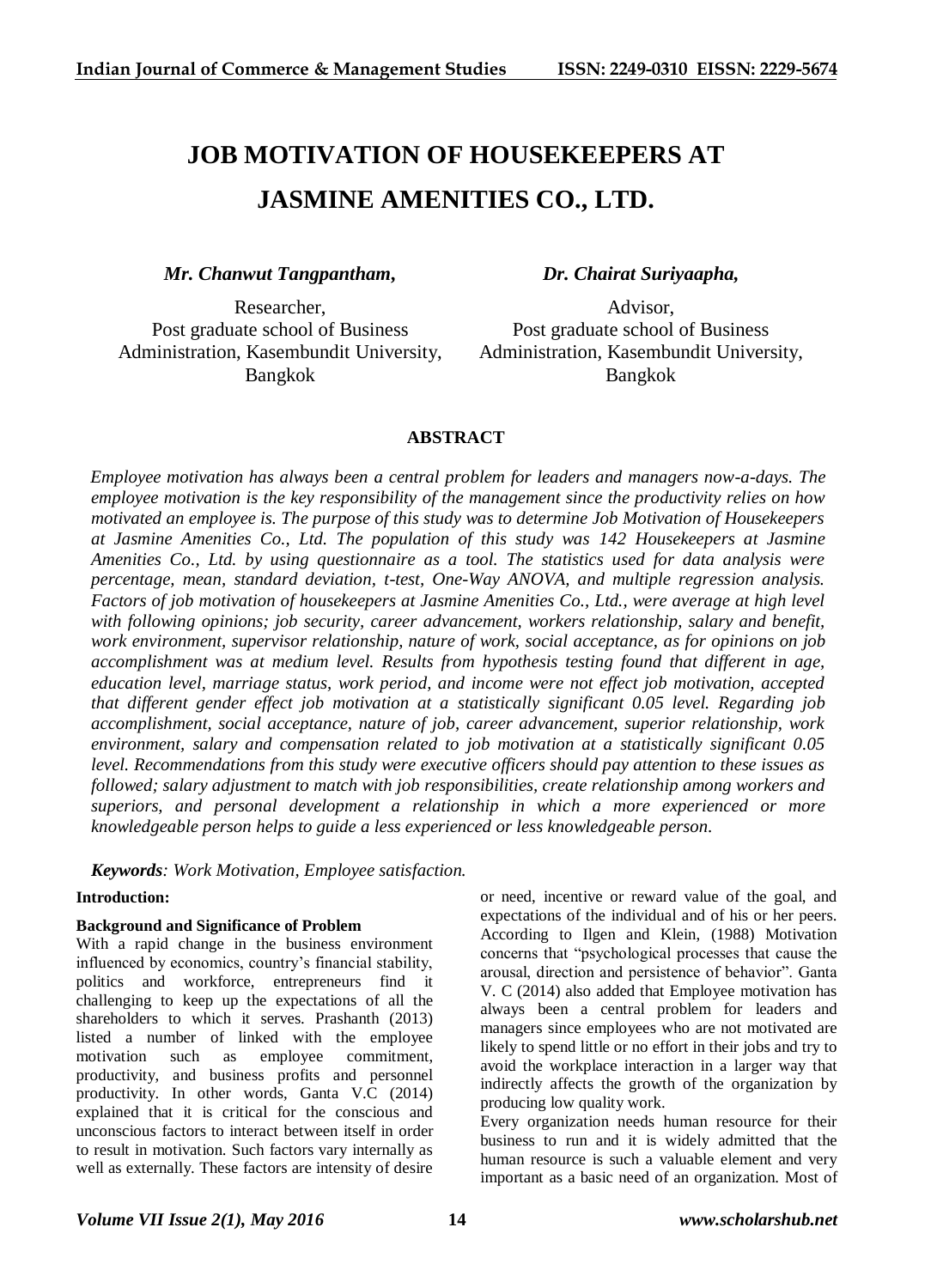# **Indian Journal of Commerce & Management Studies ISSN: 2249-0310 EISSN: 2229-5674**

the works performed in an organization require human resource. Since working is the basic duty of human being, most of the time is spent for work to earn income – the main element to live. And the goal of working is to have a good quality of life (Thida Sukchai 2006:1). To manage human resource, to work enthusiastically with their maximum effort, an organization has to respond to its personal needs other than basic salary and wage which are direct compensation for their work effort. Fringe benefits and other benefits in their work, are critical factors that influence the personnel in terms of motivation and encouragement to work efficiently.

From the above facts, the current study is aimed to investigate the factors that motivate workers to willingly perform their work for an organization. The purpose of this study is to implement the results at Jasmine Amenities Co., Ltd., located at Meen Buri District at Bangkok in order to ensure that employees' motivation is improved.

#### **Research Objectives:**

**Conceptual Framework:**

- 1. To study the factors influencing work motivation of housekeepers at Jasmine Amenities Co., Ltd.
- 2. To suggest the solutions for overcoming the problems affecting job motivation of housekeepers at Jasmine Amenities Co., Ltd.

#### **Demographic factors** 1. Gender 2. Age 3. Education Level 4. Status 5. Income 6. Work Period **Motivation Factors** 1. Job accomplishment 2. Social acceptance 3. Nature of work 4. Career advancement **Hygiene Factors** 1. Supervisor and control 2. Interpersonal relations 3. Job security 4. Work environment 5. Compensation (wage/benefits) Housekeepers job satisfaction at Jasmine Amenities Co., Ltd **Independent Variables** Dependent Variable

#### **Literature Review:**

The current study is based on Herzberg's Two-Factor theory. According to Herzberg (1959: 3), job satisfaction is caused by what he called "motivators". These motivators include: achievement, recognition, work itself, responsibility, advancement, and growth. On the contrary, dissatisfaction is caused by problems with factors that Herzberg called "hygiene factors". These factors include: company policy and administration, supervision, relationship with supervisor, work conditions, salary, relationships with peers, personal life, and relationships with subordinates, status, and security.

**Table 1: Herzberg's Two-factor Theory**

| <b>Hygiene Factors</b>                                                                                                                                | Motivators               |  |  |  |  |
|-------------------------------------------------------------------------------------------------------------------------------------------------------|--------------------------|--|--|--|--|
| • Salary                                                                                                                                              | • Nature of Work         |  |  |  |  |
| • Job Security                                                                                                                                        | • Sense of Achievement   |  |  |  |  |
| • Working Conditions,                                                                                                                                 | • Recognition            |  |  |  |  |
| • Level and Quality of                                                                                                                                | • Responsibility         |  |  |  |  |
| Supervision                                                                                                                                           | • Personal Growth<br>and |  |  |  |  |
| • Company Policy<br>and                                                                                                                               | Advancement              |  |  |  |  |
| Administration                                                                                                                                        |                          |  |  |  |  |
| • Interpersonal Relations                                                                                                                             |                          |  |  |  |  |
| $\mathbf{S}_{\mathbf{OUPO}}$ $\mathbf{H}_{\mathbf{O}}$ $\mathbf{H}_{\mathbf{O}}$ $\mathbf{H}_{\mathbf{O}}$ $\mathbf{H}_{\mathbf{O}}$ (1050 $\cdot$ 3) |                          |  |  |  |  |

**Source:** Herzberg (1959: 3)

The research on job motivation of housekeepers at Jasmine Amenities Co., Ltd. applied Herzberg's Two-Factor Theory as follows.

- **Motivation factors** are factors that lead to satisfaction and motivate personnel in an organization to work more efficiently including
- o Job accomplishment means employees can complete the work in time, participate in the company's work, and have capability to solve problems.
- o Social acceptance means employees are accepted by their working society or admired in their capability
- o Nature of work means the work is challenging, employees have freedom to perform the work, and skills required for the job match the skills that employees have
- o Career advancement means employees have opportunity to grow and to get promoted as a result of their work achievement.
- **Hygiene factors** are not direct motivation factor to work more efficiently and also not the cause of employees' enthusiasm. These factors include the following.
- o Supervisor control means ability of supervisor to manage and give advice to subordinates as well as clearly assign work and monitor work of subordinates
- o Interpersonal relations mean communication regardless of verbal or action that indicates good relationship, team work, and understanding among each other such as familiarity, sincerity, cooperation, and supports from the others inside an organization
- o Job security means feeling of employees toward continuity of their work and job position, as well as organization's image, reputation, and size
- o Work environment means physical environment in the work place including noise, light, temperature, air circulation, smell, work atmosphere, work hours,

# *Volume VII Issue 2(1), May 2016* **15** *www.scholarshub.net*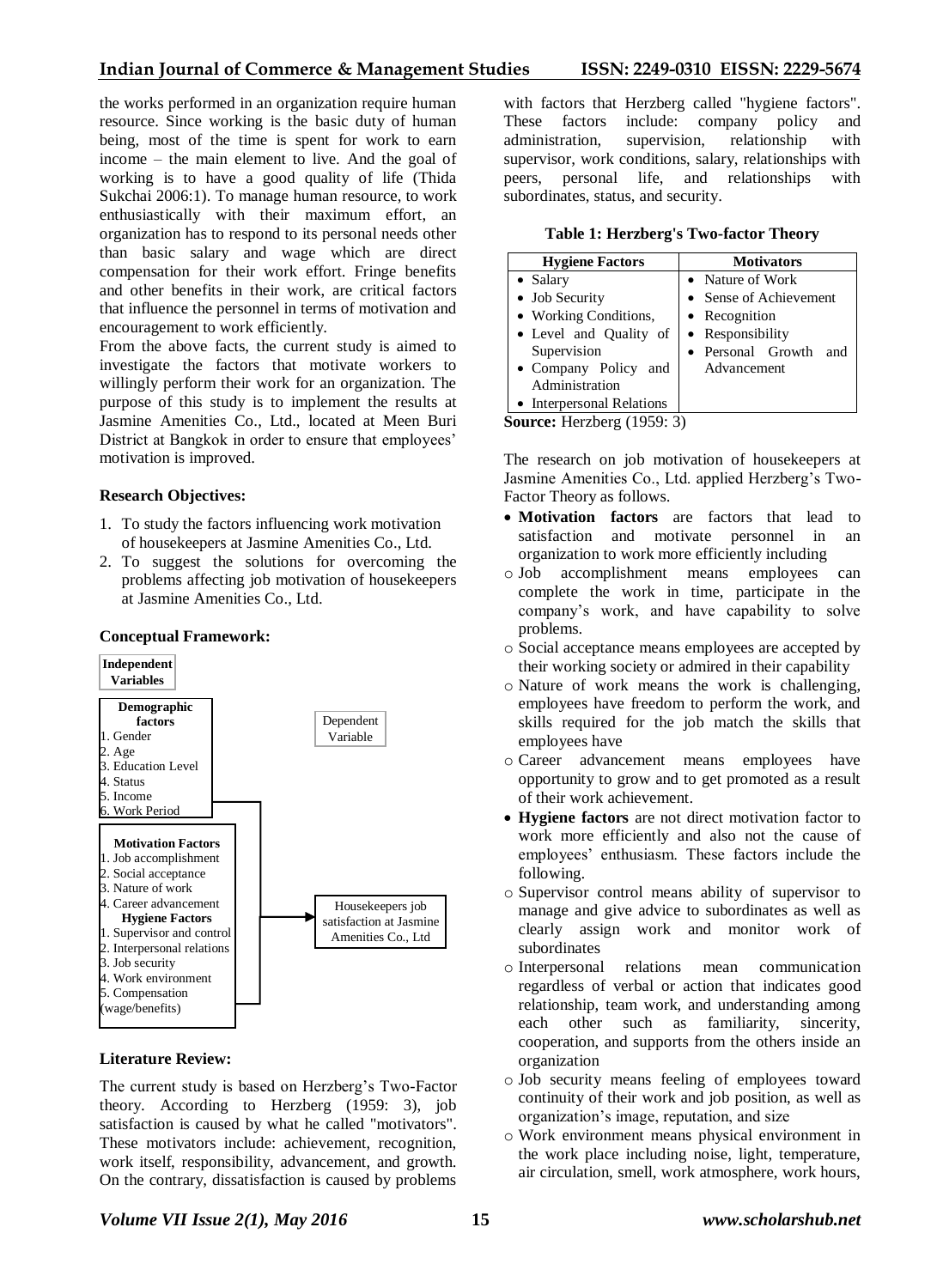as well as other surrounding condition such as tools and equipment

o Compensation and benefits mean compensation paid by the organization to employees in exchange for their work whether in the form of salary, wage, and salary promotion according to responsibilities.

Korawit Santiavorn (2008) studied about motivation factors that have influences on work performance of operational level employees of Phueng Noi Bakery Co., Ltd. with an objective to evaluate factors that have influences on work performance of operational level employees. He applied Herzberg's Two-factor theory which consists of factors that help to reduce job dissatisfaction and the job motivation factors. This research collected data from 207 operational level employees by questionnaires. The findings revealed that factors reducing job dissatisfaction have effect on job performance averagely in high level including personal life, job security, relationship with coworkers, job position, and relationship with supervisor. Motivation factors were averagely in medium level where the high level factors were job achievement, nature of operational job and followed by career advancement opportunity and policy & administration of the company.

Kamolrat Bamrungsri (2012) studied the factors that have influences on work motivation of operational level employees of TTC Siam Drinking Water Co., Ltd. (Head Office, New Petch Buri Road. Samples of the study were 100 operational level employees and tool applied was questionnaire. The study found that opinions on work motivation factor for operational level employees in social acceptance aspect was that they were content when accepted by their supervisor. For job achievement aspect, most of the operational level employees could work as a team very well. For career advancement aspect, most of the operational level employees were encouraged to develop their knowledge and skills through training and seminar. For relationship with co-workers, they were found to be happy working together with their co-workers. For working environment, most of them agreed that the work place has sufficient lighting, air circulation, and appropriate temperature. For compensation aspect, most of them believed that non-financial benefits were appropriate.

Charunee Siriruengsakul (2013) studied about the approach to building work motivation of housekeeper department : case study President Solitaire Hotel, Bangkok. The study attempted to find work motivation for the housekeepers. Questionnaire was used as a tool to collect data from 23 housekeepers of President Solitaire Bangkok. The study indicated that most of the respondents were female, aged 30-40, finished education from high school or equivalent, married, 1-5 years of tenure, and earned monthly salary of 9,000 Baht. Motivation factors in the aspect of job achievement, social acceptance, job

characteristics, responsibility, and career advancement opportunity were found to be in medium level of opinion. The research recommended that CEO should: recruit employees who have the skills suitable to work with the organization; provide place for housekeepers to stay that is safe and near the work place; encourage team work; let supervisor advise subordinates about work; create friendly work atmosphere; and apply monthly and annual rewarding system.

Chukiat Yimphuang (2011) studied work motivation : case study Bangkok Glass Co., Ltd. Pathumthani. The research found that motivation and hygiene factors were in high level of opinion. Employees had different goal in life, they need work achievement, social acceptance, career advancement, and appropriate compensation. Difference in age resulted in different motivation regarding social acceptance and career advancement. Compensation is one of significant work motivations in an organization.

Siwilai Kulsapsuthra (2009) studied work motivation of employees in A.S. Associate Engineering (1964) Co., Ltd. and aimed to compare motivation of the employees with demographic factors. The research found that the employees have medium level of work motivation. And when separately analyzed: the 2 aspects that were in high level were work achievement and job characteristics respectively; the 3 aspects that were in medium level were interpersonal relationship, work environment, and career advancement & job security respectively; compensation and benefits were in the low level. Gender, age, education, marital status, and tenure were found to have no influence on the work motivation while monthly salary had influence on the work motivation at a statistical significance level of .05

# **Research Methodology:**

Quantitative methodology is applied in order to study the study motivation factors affecting work of employees. Questionnaire was designed that consisted of 4 parts as follows,

- Part 1 contained demographic factors including gender, age, education, status, work period, and income.
- Part 2 contained motivation factors that had influences on employees' work motivation.
- Part 3 contained questions about satisfaction of employees in their work.
- Part 4 contained suggestions about work motivations.

The questionnaire was distributed to 142 housekeeping employees are Jasmine Amenities Co., Ltd and the collected data was analyzed. Descriptive statistics include Percentage and Mean. Inferential statistics include t-test, ANOVA analysis using F-test (One-way ANOVA), Correlation, Coefficient, and Regression.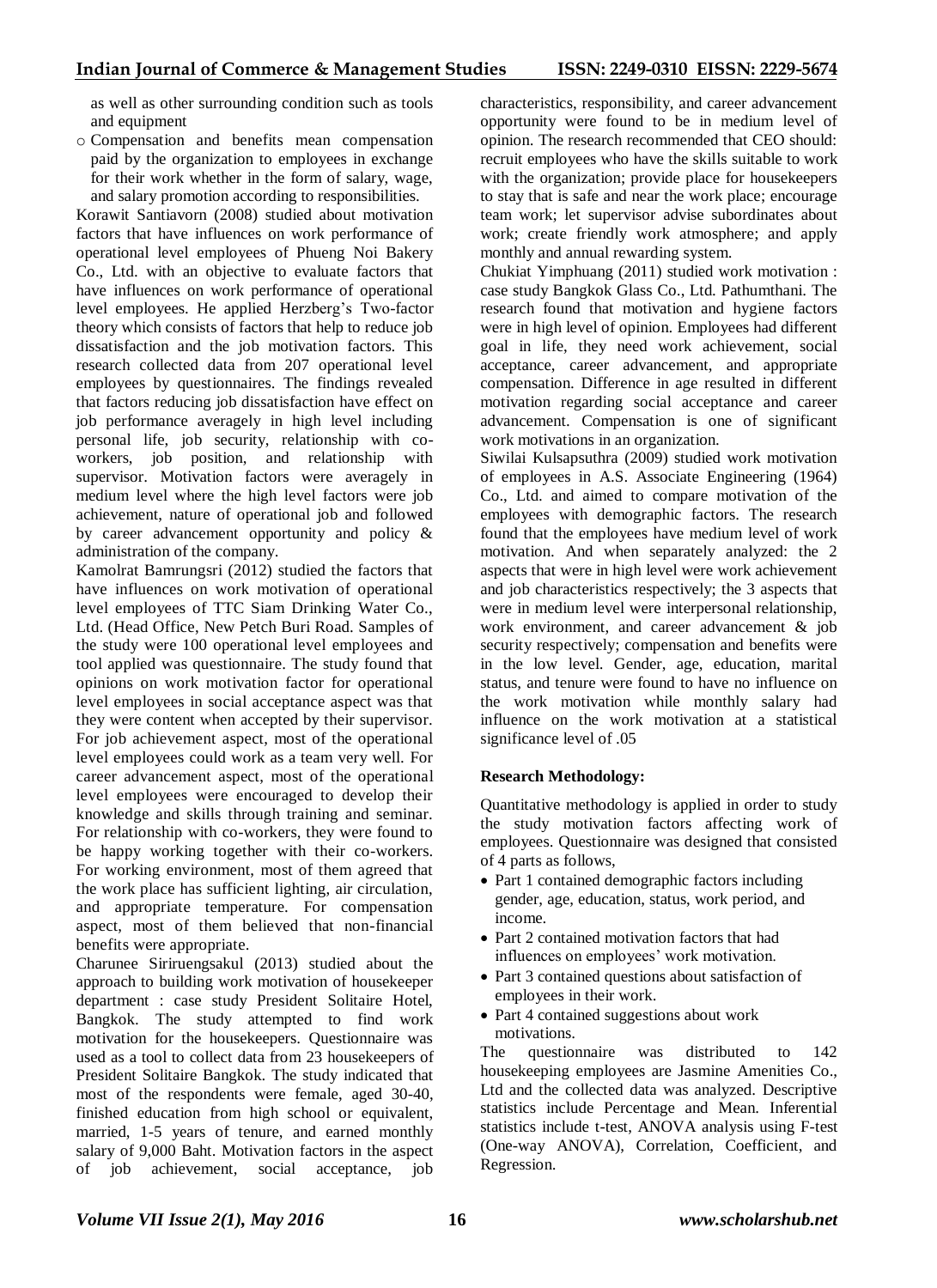# **Research Findings:**

Based on the results, the following findings can be interpreted.

Findings of the research on job motivation of housekeepers at Jasmine Amenities Co., Ltd revealed that all of the 142 questionnaire respondents were female, mostly age 36 years up counted as 70 persons (49.3%), most were divorced/separated with husband, graduated lower than secondary education, had work period less than 1 year, had average monthly income of 9,001-10,000 Baht.

Data on factors affecting job motivation of housekeepers at Jasmine Amenities Co., Ltd showed that overall mean was at a high level and hypothesis test result indicated that age, education, status, work period, and income did not make difference in work motivation. Only gender that has effect on work motivation with statistical significance level of 0.05 Job accomplishment, acceptance, nature of work, career advancement, supervisor relation, work environment, and compensation had relations with job satisfaction of housekeepers at a statistical significance level of 0.05 Interpersonal relations and job security had no relation with job satisfaction of the housekeepers.





The Figure 1 indicates the factors influencing work motivation of housekeepers at Jasmine Amenities Co., Ltd. are at high level with overall mean of 3.74. The Table 1.1 showing results of relations analysis between motivation factors and work satisfactions of housekeepers at Jasmine Amenities Co., Ltd.

# **Discussion:**

**Motivation Factors**: For job accomplishment, result of the study was similar to that of Charunee Siriruengsakul (2013) which found that most employees rated medium level of significance. For acceptance, the study revealed close result to that of Chukiat Yimphuang (2011) who suggested factors in high level of significance. He asserted that employees had different goals in life which were job accomplishment and acceptance by colleagues and supervisor. For nature of work, it was in accordance with the study of Siwilai Kulsapsuthra (2009) that found 2 factors with descending order of significance

including job accomplishment and nature of work. For career advancement, the findings resembled with that of Kamolrat Bamrungsri (2012) which stated that career advancement for operation employees was significant and efforts were mostly put for skills improvement.

**Hygiene factors:** Supervisor and control was similar to the study of Chukiat Yimphuang (2011) that found high level of mean and stated that employees had different goals in life which was the need for job accomplishment. Interpersonal relations were in accordance with Kamolrat Bamrungsri (2012) who found that most of operation level employees were happy working with their colleagues. For job security, the result was similar to the study of Korawit Santiavorn (2008) which found the factors to reduce dissatisfaction had effects on the work in a high level of mean. In the aspect of work environment, the finding yield similar result to the study of Kamolrat Bamrungsri (2012) that found the work of employees in operation level to mostly have proper lights, air circulation, and temperature in their work places. In the compensation and benefits aspect, the finding was similar to that of Kamolrat Bamrungsri (2012) which found that most non-financial benefits received by operation level employees were appropriate.

# **Limitations of the study and Recommendations to the industry:**

The sample size, employee belonging to the same company and geographical location of the study needs to be different in future studies. Recommendations from this study were executive officers should pay attention to these issues as followed; salary adjustment to match with job responsibilities, create relationship among workers and superiors, and personal development a relationship in which a more experienced or more knowledgeable person helps to guide a less experienced or less knowledgeable person.

# **Acknowledgement:**

This self-study has been accomplished successfully with courtesy and cooperation of many individuals. I would like to thank Khun Somjit Lenwaree, managing director and all the housekeepers at Jasmine Amenities Co., Ltd. for responding to questionnaires and smooth cooperation in this study. Besides, I am really grateful to Assistant Professor Ing-orn Tanphan, Dr. Chairat Suriyaapha, Dr. Watchara Yisuntes, Dr. Tossaporn Mahamad, and Lecturer Chanikan Phanomuppratham for being my advisor and spending time in advising, auditing, and suggesting my research paper. Finally, this success was made possible with supports from family and classmates. For the use and value of this research paper, I would like to respectfully give all credit to my parents, my lecturers, and all related persons in this research.